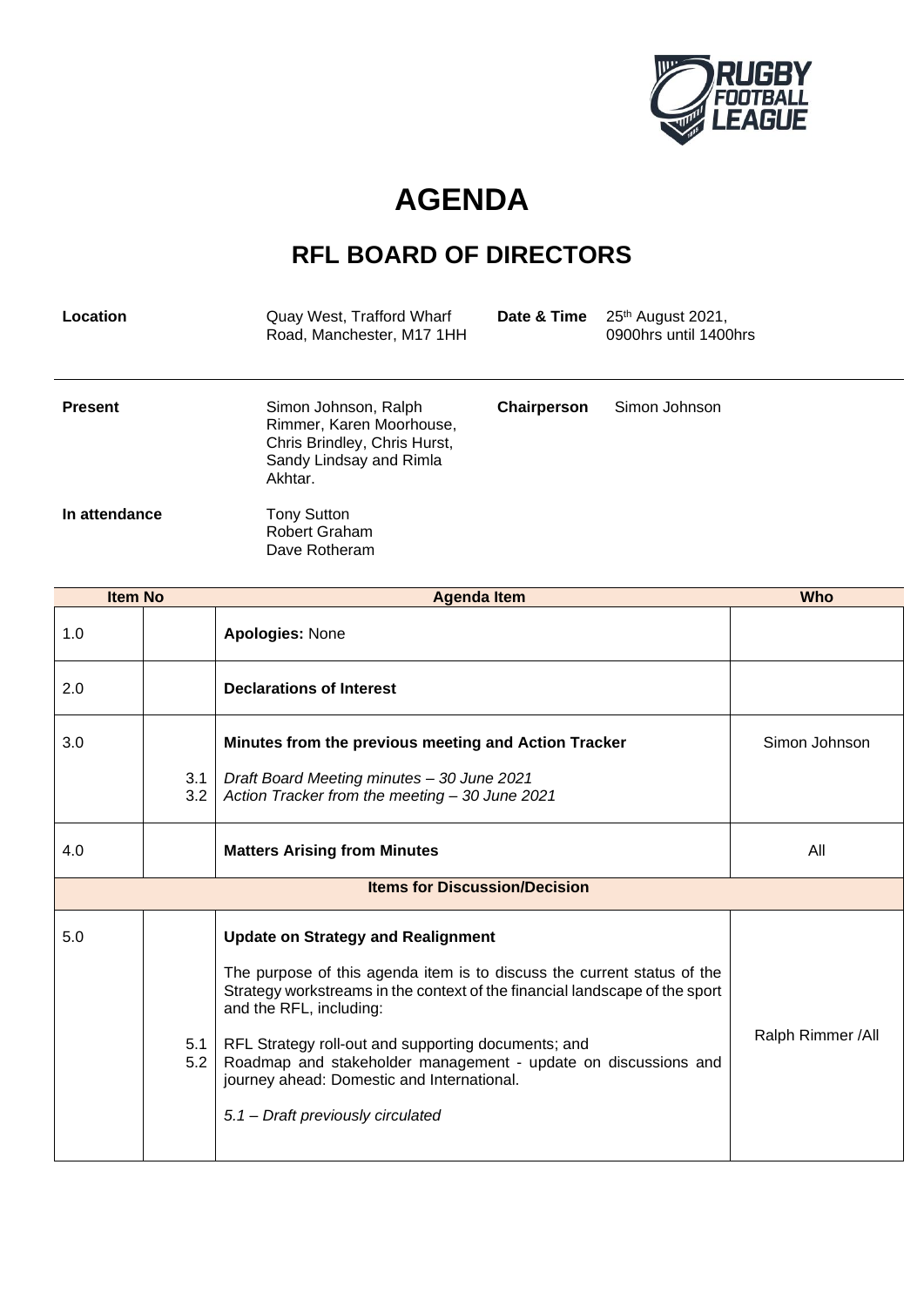

| 6.0  | 6.1<br>6.2        | Rugby League World Cup 2021 and England Teams<br>The purpose of this agenda item is to:<br>Receive an update on IRL and RLWC discussions; and<br>Discuss the impact of the postponement of the World Cup on the RFL.<br>6.2 - Paper and updated World Cup Maximisation and Operational Plan<br>attached.        | Ralph Rimmer /<br>All                    |
|------|-------------------|-----------------------------------------------------------------------------------------------------------------------------------------------------------------------------------------------------------------------------------------------------------------------------------------------------------------|------------------------------------------|
| 7.0  | 7.1<br>7.2<br>7.3 | <b>Coronavirus</b><br>The purpose of this agenda item is to:<br>receive an update on the current landscape;<br>receive an update on spectator attendance; and<br>consider and determine whether the current dispensation for part time<br>teams not to travel to Toulouse should be removed.<br>Paper attached. | All                                      |
| 8.0  |                   | <b>Review of Challenge Cup Final</b><br>The purpose of this agenda item is to receive an update on the Challenge<br>Cup in 2021 and recommendations for future years.<br>Paper attached.                                                                                                                        | <b>Mark Foster</b>                       |
| 9.0  |                   | <b>Participant Membership</b><br>The purpose of this agenda item is to receive an update on the rollout of<br>the participant membership scheme.<br>Paper attached.                                                                                                                                             | Alison O'Brien /<br><b>Kelly Barrett</b> |
| 10.0 |                   | <b>Sport England</b><br>The purpose of this agenda item is to receive an update on our<br>relationship with Sport England the next funding cycle.<br>Paper attached.                                                                                                                                            | Marc Lovering /<br>Dave Rotheram         |
| 11.0 | 11.1<br>11.2      | <b>Financial Matters</b><br>The purpose of this agenda item is to:<br>receive an update on the 2021 Management Accounts and Forecast<br>Outturn; and<br>receive an update on the RFL's Financial Strategy 2022-25.<br>Papers attached and Presentation on the day.                                              | <b>Robert Graham</b>                     |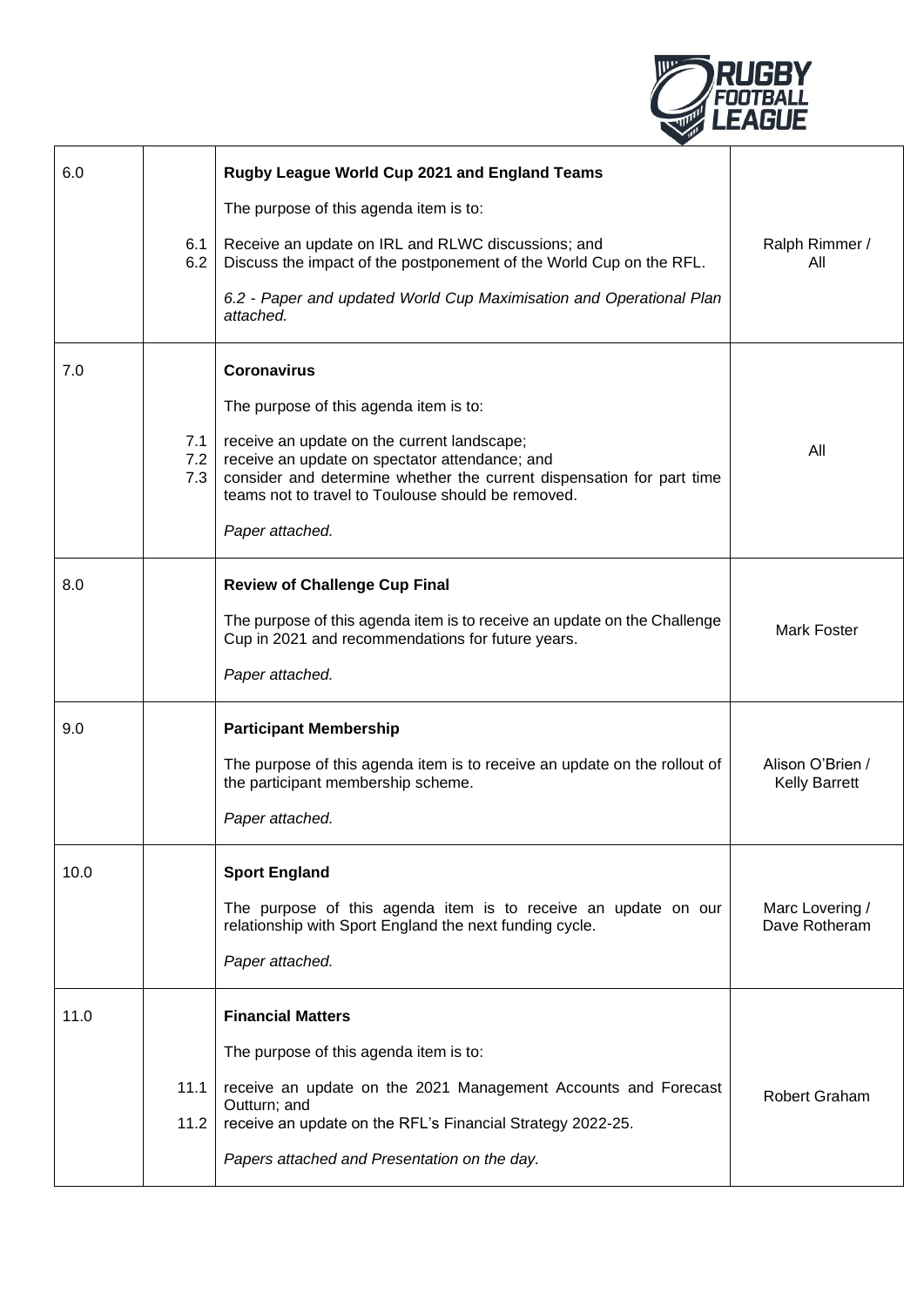

| <b>Governance and Operational</b> |  |                                                                                                                                                                                        |  |
|-----------------------------------|--|----------------------------------------------------------------------------------------------------------------------------------------------------------------------------------------|--|
|                                   |  | None for this meeting.                                                                                                                                                                 |  |
|                                   |  | <b>Chief Executive Officer &amp; Quadrant Reports</b>                                                                                                                                  |  |
| 12.0                              |  | <b>Chief Executive Officer's Report</b><br>Paper by Ralph Rimmer                                                                                                                       |  |
| 13.0                              |  | <b>Chief Commercial Officer's Quadrant Report</b><br>Paper by Mark Foster                                                                                                              |  |
| 14.0                              |  | <b>Chief Regulatory Officer's Quadrant Report</b><br>Paper by Karen Moorhouse                                                                                                          |  |
| 15.0                              |  | <b>Chief Operating Officer's Quadrant Report</b><br>Paper by Tony Sutton                                                                                                               |  |
| 16.0                              |  | <b>Chief On-Field Officer's Quadrant Report</b><br>Paper by Dave Rotheram                                                                                                              |  |
| <b>Other</b>                      |  |                                                                                                                                                                                        |  |
| 17.0                              |  | Litigation<br>The purpose of this agenda item is to provide the Board with an update<br>on existing or pending litigation.<br>Paper by Robert Hicks                                    |  |
| 18.0                              |  | RLWC2021 Update<br>The purpose of this agenda item is to keep the Board appropriately<br>updated on RLWC2021 (in conjunction with agenda item 6).<br>RLWC Board Meeting - 16 July 2021 |  |